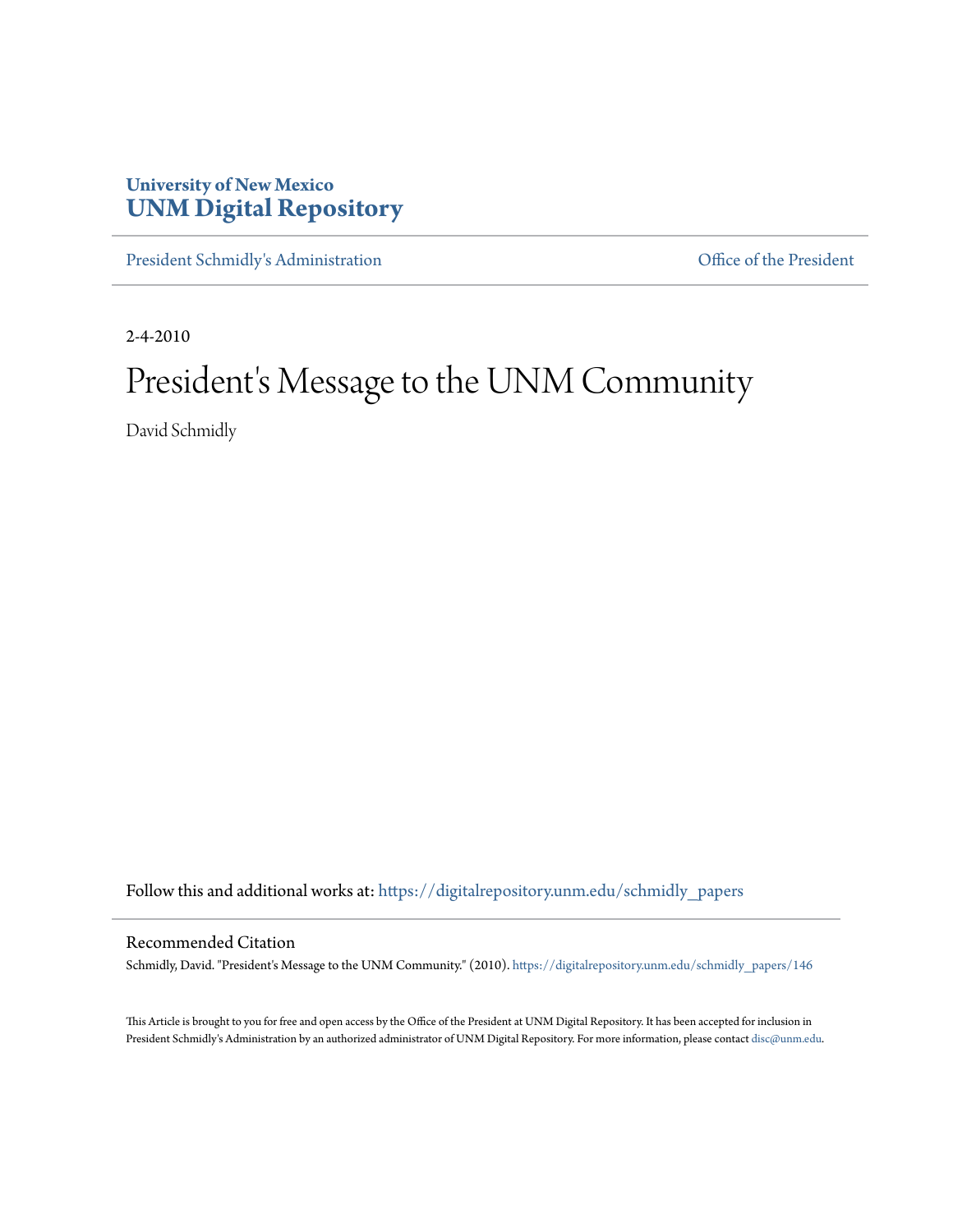## **President's Message to the UNM Community**

### **The Recent Past**

As most of you know by now, confirmation hearings were held last Monday in Santa Fe for Governor Richardson's three nominees for UNM's Board of Regents. The confirmation process was carried out according to the Constitution of the State of New Mexico and resulted in all three of these individuals – Gene Gallegos, Jamie Koch, and Cate Wisdom – being confirmed by the Senate.

As part of the process, several faculty, students, and staff participated in the hearings. There was a lot of passionate discussion, both pro and con, and I want to commend and thank everyone who took the time to participate. These UNM colleagues did a great job of presenting their ideas and viewpoints with clarity and thoughtfulness. The process was a real-time example of two of UNM's Core Values in action: Everyone who participated was able to exercise her or his *freedom* of speech, and *diversity* of opinion that is absolutely essential to a strong society, both on campus and in the larger community.

### **The Present**

And now, with the confirmation hearings behind us, we must turn our sights toward the future. Since I came to UNM nearly three years ago, we have encountered challenges, many of which could not have been predicted. We know that we will be moving into the future with some burdens that no one asked for, and no one deserves. And everyone in our community has been touched in some way by these challenges.

We know that the burden of the economic meltdown is leaving us with fewer resources to meet growing needs. We have been chastised for low graduation rates and questioned about our allocation of resources. We have been criticized for the size of our administration, challenged about our teaching loads, and called to question over our governance practices. Taken individually, these challenges are difficult, yet manageable. Taken all at once and we find the very ground upon which we are standing no longer feels secure. Some have become fearful, while others have become angry. Yet fear and anger, while understandable, will not provide a strong platform upon which to build for the future.

There is no question in my mind that the reality in which we find ourselves has changed us, demands much of us, and dictates that we cannot move forward doing more of what we did in the past. Rather, we must find new ways to understand our differences and invite all of our talents to the table. We must engage in new conversations, entered into with respect and in the spirit of building unity. I write to you today knowing that we must resolve to help each other to move past our fear, and to only use our anger as fuel for creativity, innovation, and a fresh determination to work together for the sake of those I am convinced we all hold dear: Our students.